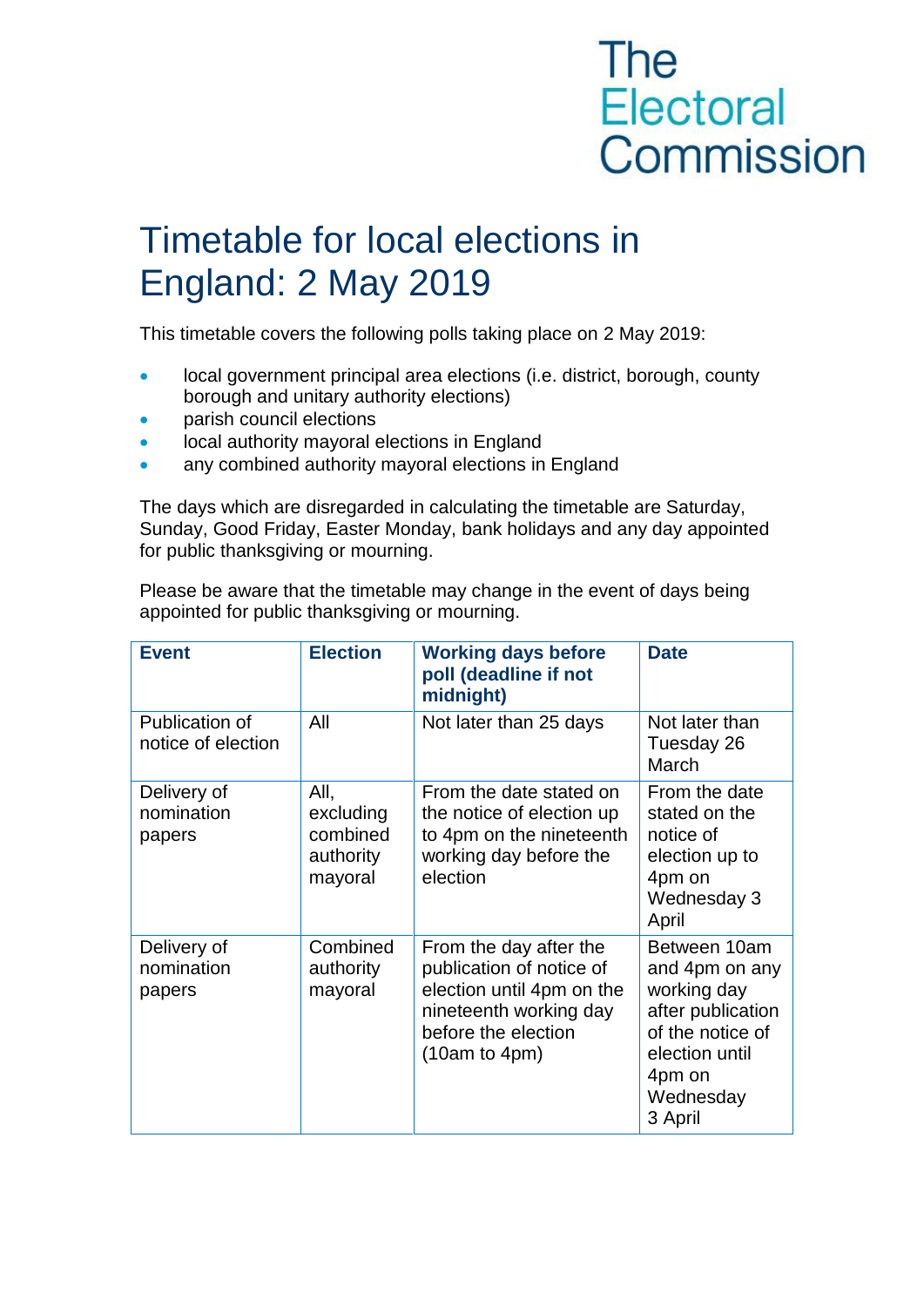| <b>Event</b>                                                                                                                                 | <b>Election</b>                        | <b>Working days before</b><br>poll (deadline if not<br>midnight)                                                                                                                                                                                                                 | <b>Date</b>                                                                                                                                                                                                                                                                         |
|----------------------------------------------------------------------------------------------------------------------------------------------|----------------------------------------|----------------------------------------------------------------------------------------------------------------------------------------------------------------------------------------------------------------------------------------------------------------------------------|-------------------------------------------------------------------------------------------------------------------------------------------------------------------------------------------------------------------------------------------------------------------------------------|
| Deadline for<br>withdrawals of<br>nomination                                                                                                 | All                                    | 19 days $(4pm)$                                                                                                                                                                                                                                                                  | 4pm on<br>Wednesday<br>3 April                                                                                                                                                                                                                                                      |
| Deadline for the<br>notification of<br>appointment of<br>election agent                                                                      | All,<br>excluding<br>parish<br>council | 19 days $(4pm)$                                                                                                                                                                                                                                                                  | 4pm on<br>Wednesday<br>3 April                                                                                                                                                                                                                                                      |
| Making objections<br>to nomination<br>papers                                                                                                 | Combined<br>authority<br>mayoral       | On 19 days (10am to<br>5pm), subject to the<br>following:<br>Between 10am and<br>12noon objections can<br>be made to all delivered<br>nominations<br>Between 12 noon and<br>5pm objections can only<br>be made to nominations<br>delivered after 4pm, 20<br>days before the poll | Between 10am<br>and 12 noon on<br>Wednesday<br>3 April<br>objections can<br>be made to all<br>delivered<br>nominations<br>Between 12<br>noon and 5pm<br>on Wednesday<br>3 April<br>objections can<br>only be made to<br>nominations<br>delivered after<br>4pm on<br>Tuesday 2 April |
| <b>Publication of first</b><br>interim election<br>notice of alteration                                                                      | All                                    | 19 days                                                                                                                                                                                                                                                                          | Wednesday 3<br>April                                                                                                                                                                                                                                                                |
| Publication of<br>statement of<br>persons<br>nominated                                                                                       | All                                    | Not later than 18 days<br>(4pm)                                                                                                                                                                                                                                                  | Not later than<br>4pm on<br>Thursday 4 April                                                                                                                                                                                                                                        |
| Deadline for<br>receiving<br>applications for<br>registration                                                                                | All                                    | 12 days                                                                                                                                                                                                                                                                          | Friday 12 April                                                                                                                                                                                                                                                                     |
| Deadline for<br>receiving new<br>postal vote and<br>postal proxy<br>applications, and<br>for changes to<br>existing postal or<br>proxy votes | All                                    | 11 days $(5pm)$                                                                                                                                                                                                                                                                  | 5pm on Monday<br>15 April                                                                                                                                                                                                                                                           |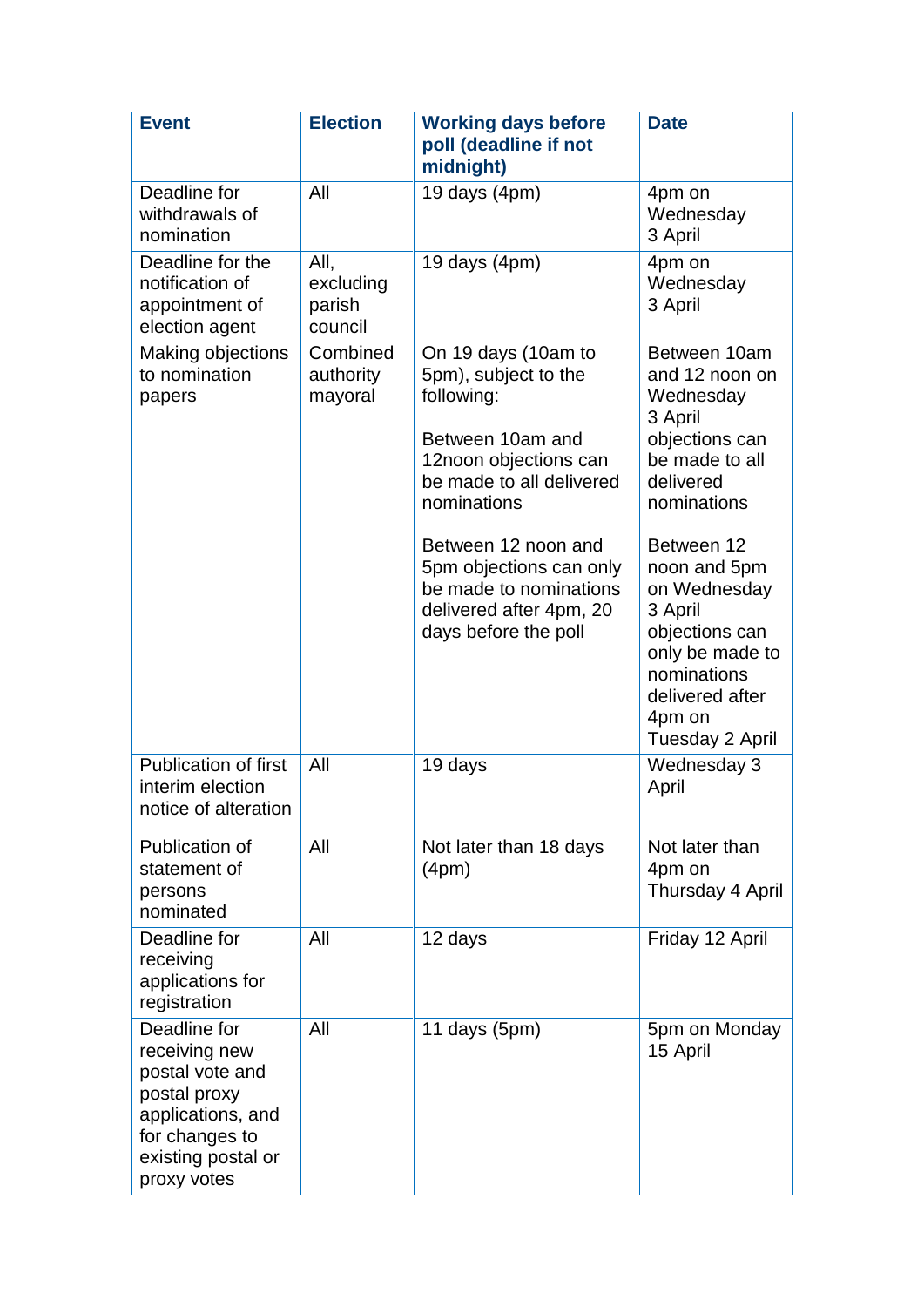| <b>Event</b>                                                                                                       | <b>Election</b>                  | <b>Working days before</b><br>poll (deadline if not<br>midnight) | <b>Date</b>                                                                    |
|--------------------------------------------------------------------------------------------------------------------|----------------------------------|------------------------------------------------------------------|--------------------------------------------------------------------------------|
| Deadline for<br>receiving new<br>applications to<br>vote by proxy (not<br>postal proxy or<br>emergency<br>proxies) | All                              | 6 days (5pm)                                                     | 5pm on<br>Wednesday<br>24 April                                                |
| Publication of<br>second interim<br>election notice of<br>alteration                                               | All                              | Between 18 days and<br>6 days                                    | <b>Between</b><br>Thursday 4 April<br>and Wednesday<br>24 April<br>(inclusive) |
| Publication of<br>notice of poll                                                                                   | All                              | Not later than 6 days                                            | Not later than<br>Wednesday 24<br>April                                        |
| <b>Publication of final</b><br>election notice of<br>alteration                                                    | All                              | 5 days                                                           | Thursday 25<br>April                                                           |
| Deadline for<br>notification of<br>appointment of<br>polling and<br>counting agents                                | All                              | 5 days                                                           | Thursday 25<br>April                                                           |
| Deadline for<br>notification of<br>appointment of<br>sub agents                                                    | Combined<br>authority<br>mayoral | 5 days                                                           | Thursday 25<br>April                                                           |
| First date that<br>electors can apply<br>for a replacement<br>for lost postal<br>votes                             | All                              | 4 days                                                           | Friday 26 April                                                                |
| <b>Polling day</b>                                                                                                 | All                              | 0 (7am to 10pm)                                                  | <b>Thursday</b><br>2 May                                                       |
| Last time that<br>electors can apply<br>for a replacement<br>for spoilt or lost<br>postal votes                    | All                              | 0(5pm)                                                           | 5pm on<br>Thursday 2 May                                                       |
| Deadline for<br>emergency proxy<br>applications                                                                    | All                              | 0(5pm)                                                           | 5pm on<br>Thursday 2 May                                                       |